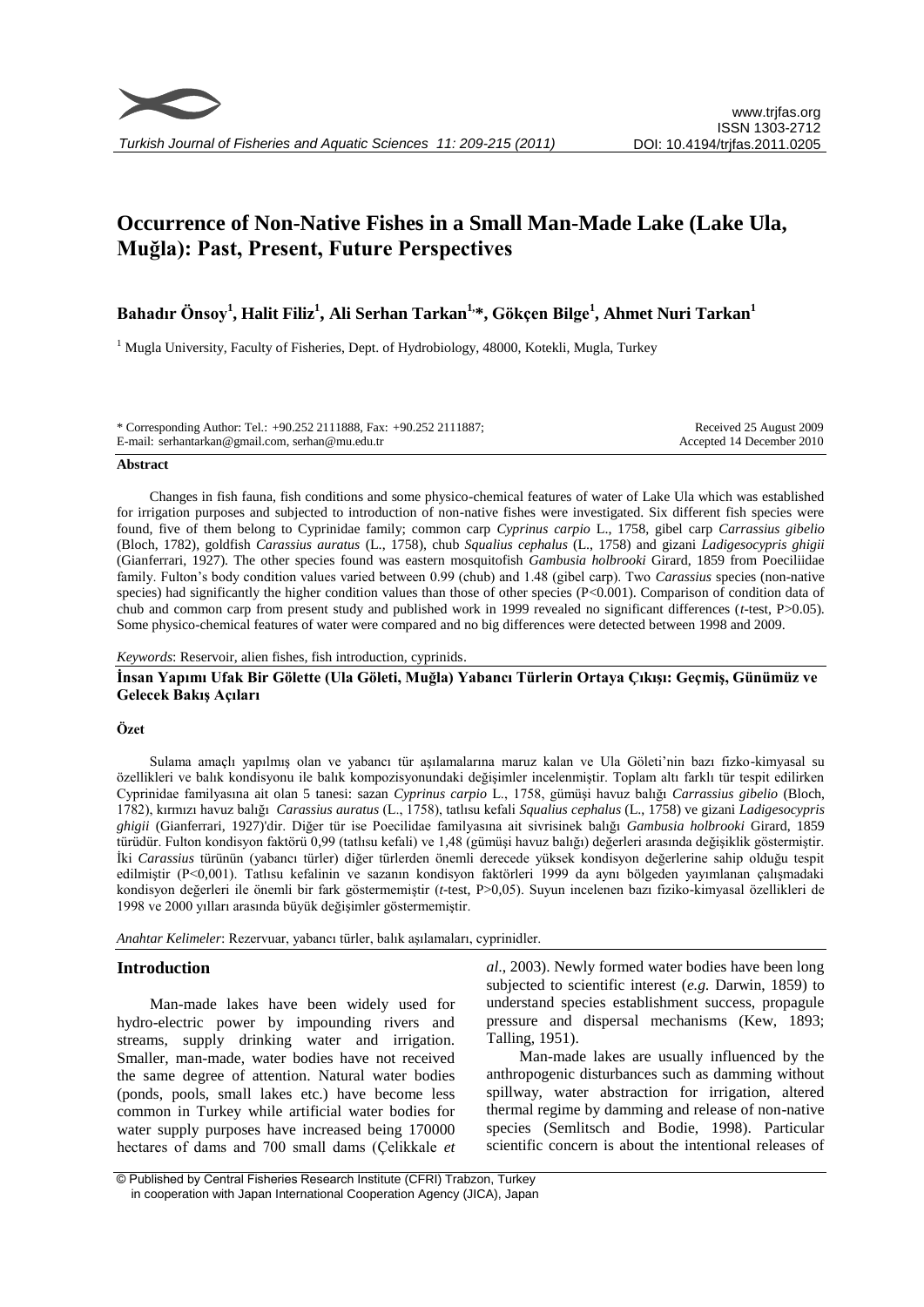non-native species and their impacts to the ecosystems (Andrews, 1990; Wheeler, 1991; North, 2000; Marchetti *et al*., 2004; Ruesink, 2005). Stocking reservoirs with translocated or alien fish species for recreational fishing has long been a pervasive human activity (Allan and Flecker, 1993) and these introductions has also affected to the streams and rivers below the dams, especially where high level of human disturbance exists (Moyle and Light, 1996).

Like many inlands worldwide, inland waters in Turkey has faced with non-native species introductions and subsequent declines of native fish populations for many years. Since 1950s, 25 alien or translocated fish species have been introduced into the Turkish inland waters, and at least 12 of these have established viable populations (İnnal and Erk'akan, 2006). Most abundant introduced species belongs to Cyprinidae and Poeciliidae families, which were introduced to Turkey from Asia and Europe in the beginning of 1900's (Gaygusuz *et al*., 2007; Özuluğ *et al*., 2007). However, our knowledge is on their distribution and impacts to the ecosystems in Turkey are quite poor (Tarkan *et al*., 2006).

We therefore investigated fish fauna of a small water reservoir recently established for irrigation purposes. Our principal aim was to compare changes of fish fauna of the reservoir from its first establishment to up the now. We also discuss management implications of the reservoir in terms of native fish conservation as the reservoir is a model site.

### **Materials and Methods**

#### **Study Site**

Lake Ula which is located in Muğla Province, southwest of Turkey (Latitude 37°07' N, Longitude  $28^{\circ}23'$  E) was established in 1987 for irrigation purpose. The catchment's area of the lake is 9.750  $km^2$  and surroundings are 2.5 km. The deepest zone of the lake is 20 m and the altitude is 645 m (Küçükçe, 1999). The lake fed by a small stream so called Akarca and this stream becomes outflow of the lake when the water level exceeds the lake dam. Mean rainfall in this region is high as the second most in Turkey (Bahar, 2008). The lake has also been used as a water reservoir by helicopters to extinguish the forest fires in the vicinity of Muğla. Approximately 25000 common carp, *Cyprinus carpio* fingerlings were introduced to the lake by Department of Agricultural and Rural Affairs of Turkey in 1988 (Küçükçe, 1999). After then the lake has served as a sport fishery area. There was only one study published in 1999 on the lake about its fish fauna and some environmental features (Küçükçe, 1999) and it was reported that only common carp and chub were present in the lake at that time.

#### **Sampling and Data Analysis**

The fish samples were collected on ten occasions between March 2008 and May 2009 by wading electrofishing from the shores with dense vegetation and by boat electrofishing from the open water of the lake while the inflow and outflow stream were sampled only by wading electrofishing (Samus 725 MP). Three stretches (about 1000 m long) was chosen on the streams based on their habitat features (i.e. stone or sandy, high or low velocity, slope situation). After collection, the fish were transported to the laboratory and were either examined fresh or were frozen and examined later after defrosting. In the laboratory, the fish were measured for standard length (SL), fork length (FL) and total length (TL) to the nearest 1.0 mm and wet body weight  $(W_T)$  to the nearest 0.1 g. However, for all further analyses TL was used (Önsoy *et al*., in press). Berg (1949a), (1949b), Banarescu (1964), Rauchenberger (1989), Kottelat and Freyhof (2007) were used for identification of the fish samples. The specimens have been deposited in the Museum of Muğla University, Faculty of Fisheries (MUSUM).

To see variation in body condition in fish condition, Fulton's condition (plumpness) factor as per Mills and Eloranta (1985) ( $\tilde{K} = \tilde{W}T10^{5}*TL^{-3}$ ) was used. To test differences in condition among the species studied in the present study, one-way ANOVA was performed. When the analysis of variance showed significant differences, a Tukey test was used (Zar, 1999). Differences in fish condition between the same species in the present study and the previous study published in 1999 were tested by student's *t-* test (Zar, 1999).

Relative abundances were calculated on a catch per unit of effort (CPUE) basis (number of fish per 10 min; see Copp *et al*., 2005) from a zodiac boat or by wading at a similar speed of movement in all cases.

Temperature, dissolved oxygen, conductivity, and pH were measured *in situ* using a multi-parameter probe (YSI 556 MPS). Water samples for nutrient analysis (NO<sub>3</sub>-N, NO<sub>2</sub>-N, o-PO<sub>4</sub>, SiO<sub>2</sub> Fe) were kept cool and in the dark before being brought to the laboratory and analyzed according to standard methods (Greenberg *et al*., 1985). Chlorophyll-*a* content was calculated after filtration and extraction into ethanol. Following centrifugation, absorbance was measured before and after acidification in a spectrophotometer (Ryther and Yentsch, 1957).

#### **Results and Discussion**

Between March 2008 and May 2009, ten different samplings were accomplished on irregular basis mostly being spring, summer and autumn months from the lake and the streams of the lake. Six different fish species identified in total, five of them belong to Cyprinidae family; common carp, gibel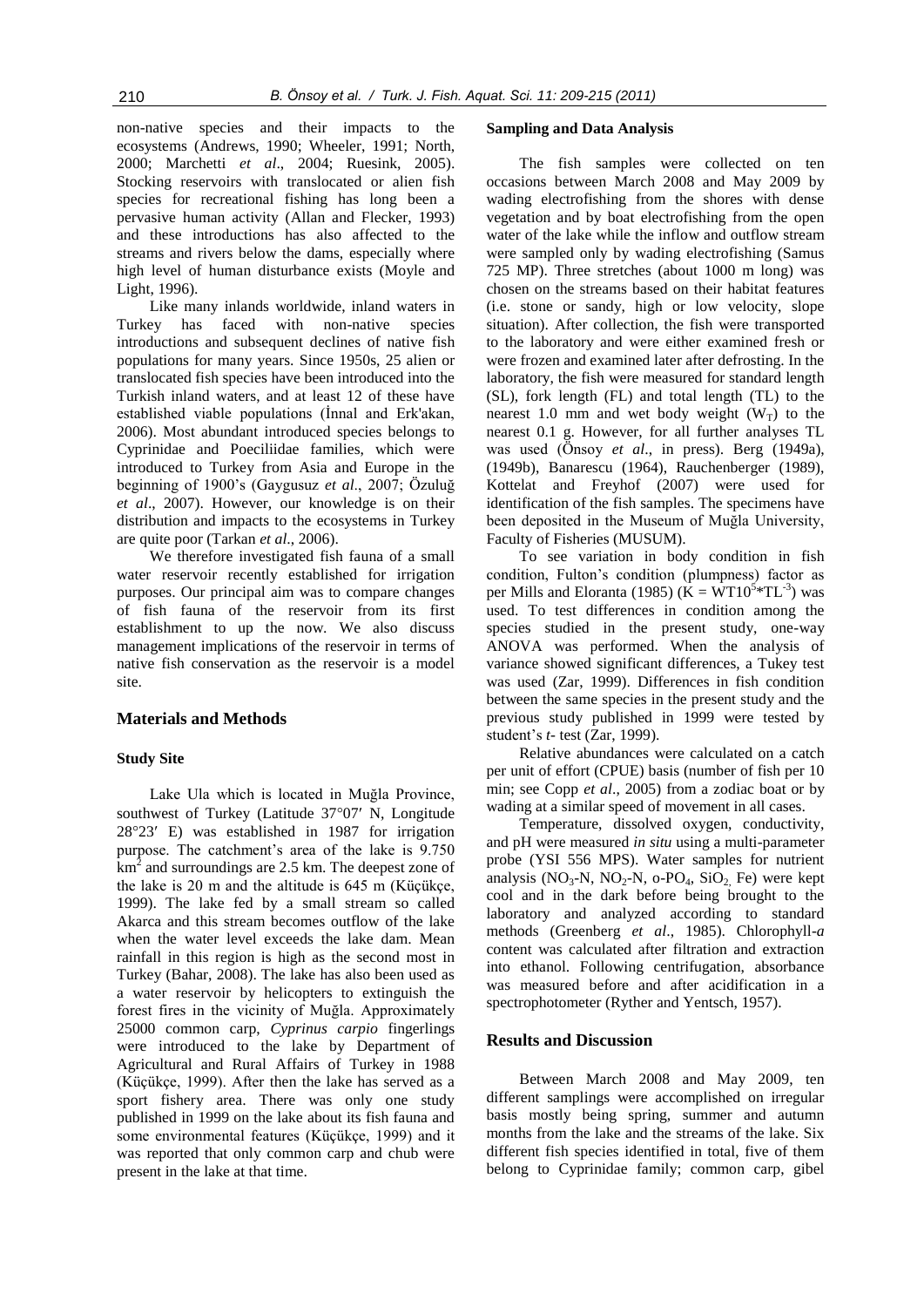carp, goldfish, chub and gizani. The other species found was eastern mosquitofish from Poeciliidae family (Table 1).

Condition indices of six fish species belonging to two families in a total of 545 specimens were calculated. Fulton's body condition values varied between 0.99 for chub and 1.48 for gibel carp (Table 1). There were significant condition differences between species (ANOVA, P<0.001). Two *Carassius* species had significantly higher condition values than those of other species (Tukey test, P<0.001) (Table 1). Comparison past and present condition values of chub, carp and mirror carp revealed no significant differences (*t*-test, P>0.05). There were also no big differences in the physical and chemical properties of the water between 1998 and 2009 (Table 2).

Gibel carp and goldfish were the most abundant fish species in the lake while chub was the dominant species in the streams during the study. Vegetated area of the lake and outflow stream was mostly occupied by the abundant fish species; gibel carp, goldfish and common carp. In the inflow stream, however, there were only three fish species, chub being dominant, gizani and eastern mosquitofish (Figure 1). Open water of the lake had the little number of specimens compared to other areas.

Fish introduction of Lake Ula was intentionally started with common carp in 1988 by the Department

**Table 1**. Species, number of specimens (n), minimum (min.), maximum (max.) lengths, and range of condition of fishes collected in Lake Ula. Mean data points that do not share any latter are statistically different according to Tukey test  $(P<0.05)$ . p.s. = present study

| Family      | <b>Species</b>                    | n   | min | max | K                 | Range         |
|-------------|-----------------------------------|-----|-----|-----|-------------------|---------------|
| Cyprinidae  | $C$ <i>vprinus carpio</i> $-1998$ | 24  | 85  | 175 | $1.15^{\rm a}$    | $0.88 - 1.45$ |
|             | Cyprinus carpio $-p$ . s.         | 54  | 79  | 216 | 1.17 <sup>a</sup> | $0.87 - 1.50$ |
|             | C. carpio (mirror carp)-1998      |     | 85  | 160 | 1.21 <sup>a</sup> | 1.14-1.30     |
|             | C. carpio (mirror carp)-p.s.      | 8   | 113 | 205 | $1.25^{\rm a}$    | 1.03-1.47     |
|             | Leuciscus. cephalus-1998          | 16  | 85  | 265 | 1.01 <sup>b</sup> | $0.70 - 1.44$ |
|             | Leuciscus cephalus-p.s.           | 184 | 27  | 176 | $0.99^{b}$        | $0.42 - 1.33$ |
|             | Carassius gibelio                 | 99  | 66  | 152 | $1.48^\circ$      | 1.17-2.23     |
|             | Carassius auratus                 | 128 | 94  | 170 | 1.47 <sup>c</sup> | $1.05 - 2.18$ |
|             | Ladigesocypris ghiigi             | 25  | 22  | 74  | 1.17 <sup>a</sup> | $0.80 - 1.40$ |
| Poeciliidae | Gambusia holbrooki                | 4   | 22  | 32  | $1.06^{b}$        | $0.93 - 1.41$ |

**Table 2**. Some physico-chemical features of water in Lake Ula in 1998 (based on Küçükçe 1999) and 2009

|                              | Oxygen<br>(mg/L) | pH          | Conductivity<br>(uS/cm) | NO <sub>2</sub><br>(µg/L) | NO <sub>3</sub><br>(mg/L) | chl-a<br>(µg/L) | $o$ -PO <sub>4</sub><br>$(\mu g/L)$ | Fe<br>(mg/L) | SiO <sub>2</sub><br>(µg/L) |
|------------------------------|------------------|-------------|-------------------------|---------------------------|---------------------------|-----------------|-------------------------------------|--------------|----------------------------|
| 1998                         | 8.31-9.80        | $8.4 - 8.6$ | $308 - 360$             | $0 - 0.025$               | $5 - 10$                  |                 |                                     |              |                            |
| 2009 - lake                  | 13.01            | 10.5        | 347                     | 0.097                     | 0.515                     | 39.072          | 0.008                               | 0.043        | 7000                       |
| $2009 - stream$<br>(inflow)  | 6.56             | 9.6         | 536                     | 0.069                     |                           |                 | 0.001                               | 0.015        | 17000                      |
| $2009 - stream$<br>(outflow) | 13.62            | 10.0        | 588                     | 0.036                     |                           |                 | 0.025                               | 0.008        | 9000                       |



**Figure 1.** CPUE of the fish species caught in Lake Ula.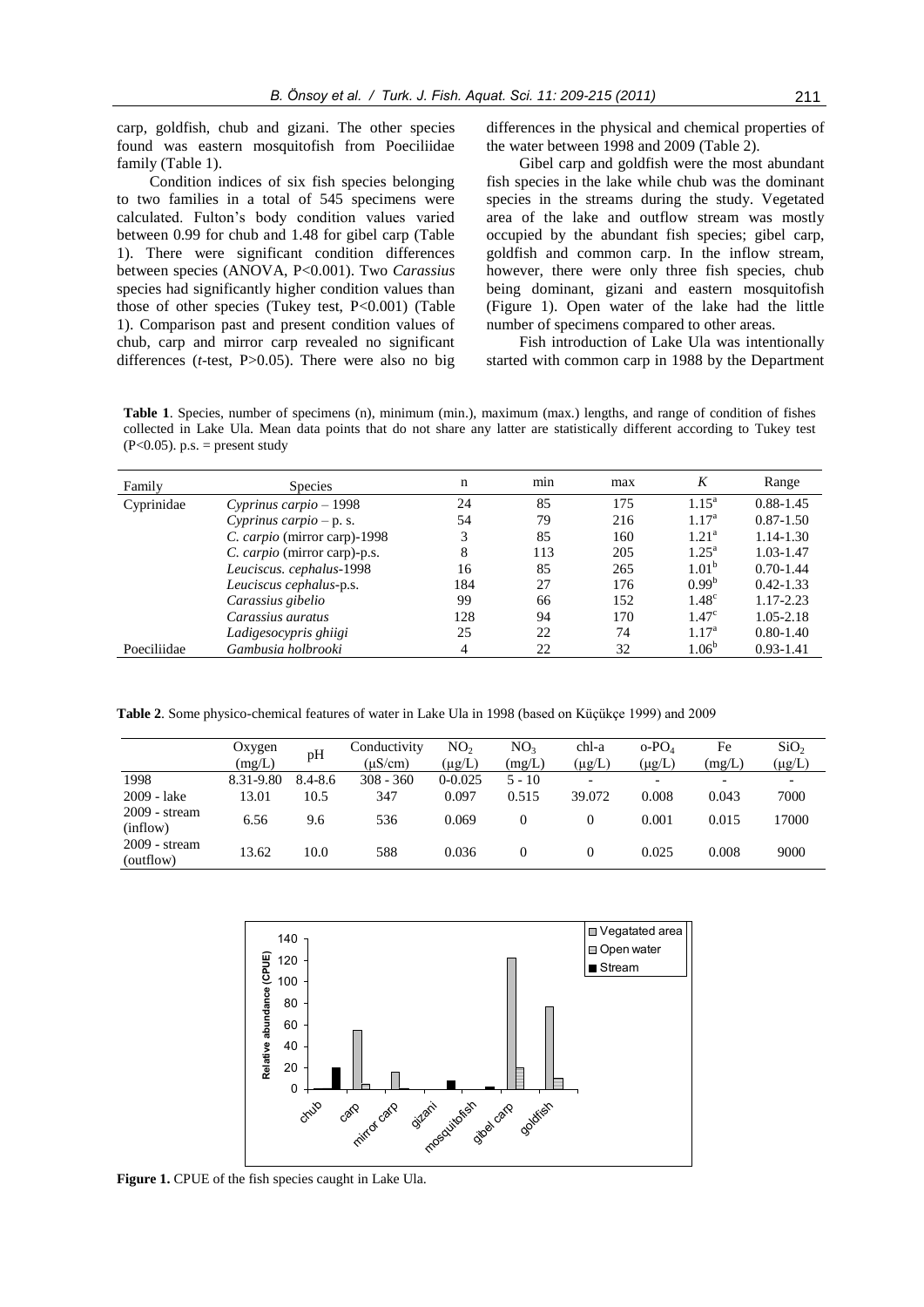of Agricultural and Rural Affairs. Fish stocking man made water bodies have usually been applied by General Directorate of State Hydraulic Works (DSI) in Turkey with the aim of increasing of fish production and sportive fishing. Formerly, introduction of mirror carp was common but recently it was changed by common carp as mirror carp has been found as unsuccessful for the introduction to the new water bodies in which common carp naturally exist (Balık and Ustaoğlu, 2006). However, during these stocking practices, some non-native fish species may have been introduced through unintentional or unauthorized stocking (*e.g.* accidental introduction of gibel carp, goldfish, mosquitofish associated with intentional stocking of common carp) (Özuluğ *et al*., 2005; Balık and Ustaoğlu, 2006; Tarkan *et al*., 2006).

This seems to be likely in the present work as two *Carassius* species (gibel carp and goldfish) were found in Lake Ula. Alternatively, these species can be willingly introduced by the human because this lake has intensively been used as recreation area and received many visitors throughout the year especially in spring and summer months. Our personal communication admitted that local people and anglers might be responsible for these introductions. Previous reports supported that the distributions of non-native fish species have been positively correlated with human population density and the proportion of developed area (Shea and Chesson, 2002; Meador *et al*., 2003). This phenomenon was much clearer in Copp *et al*., (2005) who found negative strong relationship between ornamental varieties of nonnative fish species and the distance from the nearest road.

The introduction of *Carassius* species began with goldfish that was taken place in the  $20<sup>th</sup>$  century and it is now very common in many natural aquatic habitats such as park and garden ponds (Innal and Erk'akan, 2006). Even though introduction history of goldfish is unknown, this probably related to early introductions for aesthetic purposes as is the case with other European countries (*e.g.* Copp *et al*., 2005). The other *Carassius* species, gibel carp was first recognized in the European part of Turkey in the 1980s (Baran and Ongan, 1988), perhaps because of its strong physical resemblance of the other two *Carassius* species introduced to Turkey: crucian carp *Carassius carassius* (L., 1758), and goldfish. As species identification of *Carassius* species have improved, the distribution of gibel carp in Turkey is now thought to include both the Thrace (European) region (Özuluğ *et al*., 2004) and the entire Anatolian (Asia Minor) peninsula (Şaşı and Balık, 2003; Balık *et al*., 2003; İlhan *et al*., 2005; Yılmaz *et al*., 2007). Distinguishing the *Carassius* species has recently begun on genetic basis and recent studies (Hänfling *et al*., 2005; Tóth *et al*., 2005) have demonstrated that additional work is needed into the genetic origins and evolution of *Carassius* species.

Effects of goldfish and gibel carp introductions

on native species only recently have been recognized. For example, the decline of native cyprinid fish populations in some parts of Europe and Turkey have been identified as associated with habitat degradation due to the introduction of non-native *Carassius*  species (Navodaru *et al*., 2002; Balık *et al*., 2003), which also impact the native cyprinid fishes through reproductive interference (Wheeler, 2000; Tóth *et al*., 2005; Vetemaa *et al*., 2005; Smartt, 2007). In Turkey, some commercially important native and endemic fish species such as Baltic Vimba, *Vimba vimba* (L. 1758), common carp, rudd *Scardinius erythrophthalmus* (L. 1758) and Shemaya *Alburnus chalcoides* (Güldenstädt, 1772) has mostly suffered from these introductions (*e.g.* Balık *et al*., 2004; Gaygusuz *et al*., 2007).

Our comparative analysis showed that there are no considerable variations of condition in chub and carp during last ten years period. However, two introduced *Carassius* species had significantly higher condition values compared to other species, which may suggest their well adaptation to the environment. Both species are reported as a highly resistant species, able to withstand environmental stressors, including fluctuations in water temperature (*e.g.* Spotila *et al*., 1979) and declines in water transparency and oxygen levels (*e.g.* Rowe, 2007). Indeed, they have been reported to benefit from environmental disturbances to the receiving water bodies (Morgan and Beatty, 2004). Most of physico-chemical parameters of water of Lake Ula compared showed no significant differences between 1998 and 2009. Although, this comparison is highly insufficient to draw any conclusions on water quality changes in the lake due to different sampling stations and ontogenetic changes of the lake, it may suggest that the major factor responsible for the invasiveness of *Carassius* species would be the reproduction given that major differences in water quality has not occurred over tenyear period. *Carassius* species are known to undertake multiple spawning events during the same season even after translocation (Gillet *et al*., 1977). Indeed, some gibel carp populations are often composed of almost exclusively triploid gynogenetic females (*e.g.* Peňáz *et al*., 1979; Peňáz and Dulmaa, 1987; Kalous *et al*., 2004) which may provide successful establishment to the new environments. These remain unexplained for Lake Ula populations which require further studies on their reproduction and growth in the lake.

Relative abundance values indicated that goldfish and gibel carp were more abundant than other fish species in Lake Ula but their distribution were limited to the vegetated area in the lake which may isolate these species from the other natural fish species, chub and gizani. Although Küçükçe (1999) mentioned presence of goldfish in Lake Ula, he gave only common name of the species and no information on the abundances of any fish species were available. So, we are not being able to assess changes of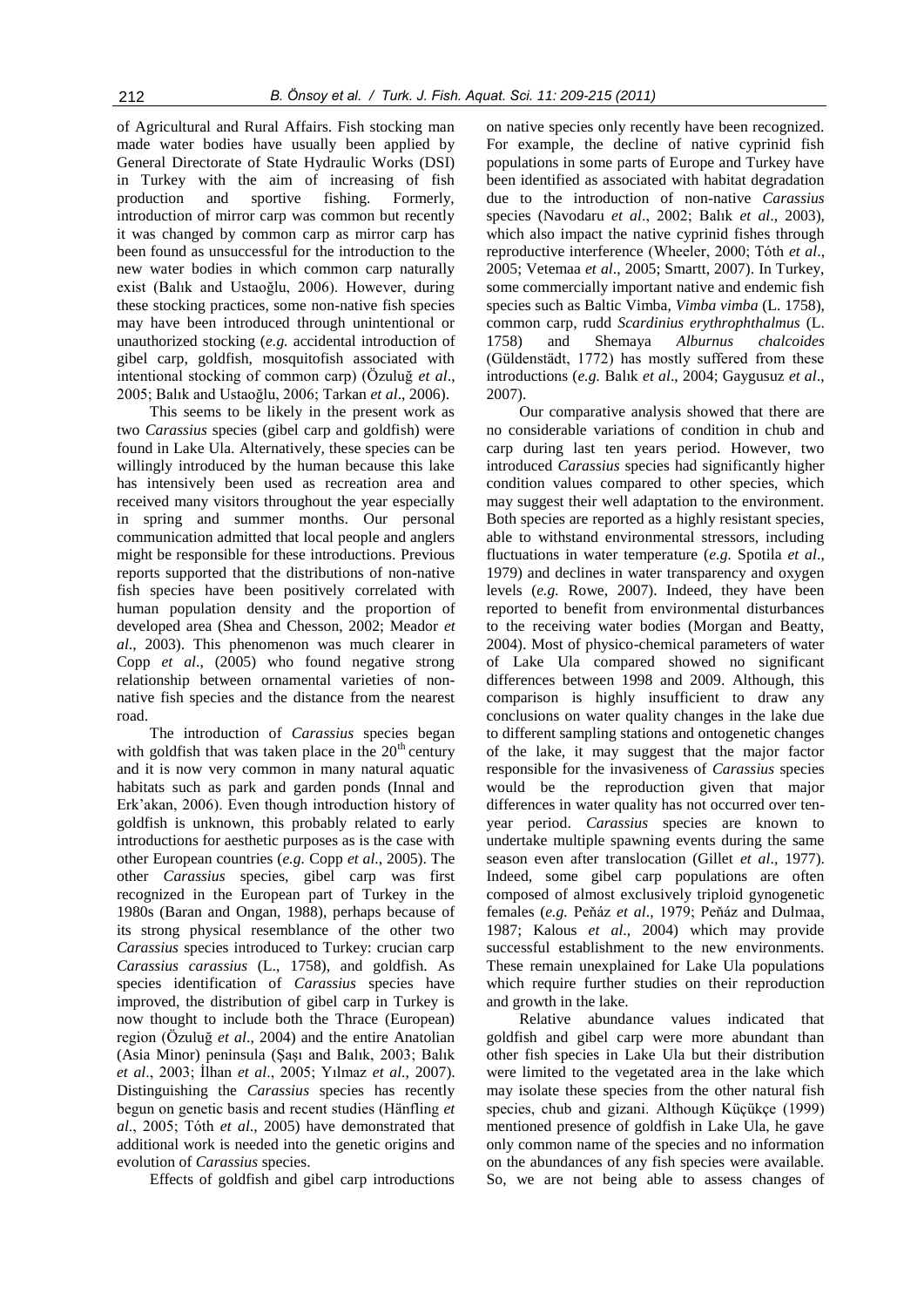abundance of fish species in the lake. Preference of vegetation of *Carassius* species, especially goldfish may be attributed to the avoidance of avian predators as they are more visible to avian predators (Ödeen and Hästad, 2003). Grey heron (*Ardea cinerea* Linnaeus, 1758) and great cormorant (*Phalacrocorax carbo* Linnaeus, 1758) are observed around the Lake Ula. It is well known that this kind of birds feed upon fishes, especially predate on the most abundant (*e.g.* Adams and Mitchell, 1995) and more noticeable prey. This suggests that more colorful prey items are consumed preferentially and this was supported by the two times higher number of damaged goldfish (i.e. wounded on the body or tail) than other brown color fishes in Lake Ula. Consequently, goldfish would be expected to benefit from greater amount of aquatic cover. This may be considered an advantageous for stream fish populations which could escape from competition pressure of *Carassius* species. However, observations indicated that *Carassius* species and endemic (gizani), and natural (chub) fish species live together in the outflow stream of the lake and possible negative impacts by non-native fishes can be expected in terms of habitat and diet overlap.

We could catch only four specimens of eastern mosquitofish from Akarca stream, but its population would be more abundant as our fishing method was not so suitable to catch this small fish species. It is possibly one of the earliest deliberate introductions of freshwater fish in Turkey with the aim to control of *Malaria* (Öztürk and İkiz, 2004) although there are no exact records of early introductions (İnnal and Erk'akan, 2006). However, it is completely unknown if they are effective to control mosquitoes in Turkish waters.

In conclusion, fish populations, their biology and ecology especially impacts of non-native fishes to the native fauna with the other limnological variables should be continuously monitored on regular basis in Lake Ula as well as in other similar water bodies as these variables are crucial to take necessary measures against unwanted non-native fish introductions. The effective understanding of the attributes in fish communities and their consequent biotic integrity requires data with spatial and temporal amplitude in order to recognize the changes and the relations in the communities respect to disturbance gradients (Rodríguez-Olarte *et al*., 2006). Introductions of fish species are widespread in Turkish reservoirs and occur in all regions, which are suitable (Innal and Erk'akan, 2006). Such introductions are generally voluntary aiming enhance recreational fisheries. However, they were carried out without any prior analysis testing survival chances of introduced species and their potential impact on native communities (İnnal and Erk'akan, 2006). It is most desirable to prevent the introduction of non-native species. If this occurs, their populations can multiply at the expense of native species. In Lake Ula, this would be much more critical for endangered species gizani which is

considered vulnerable in International Union for Conservation of Nature (IUCN).

Taking the precautionary approach, native species mainly fish species like gizani should be the subject of conservation measures as part of lake management plans and floodplain rehabilitation strategies for enhancing and maintaining aquatic biodiversity. Currently, there is no regulation or law to control non-native fish species in Turkey and they are freely spread all suitable water resources especially with aid of local people and some government branches through unintentional or unauthorized stocking. As previously reported for natural ponds (*e*.*g.* Copp *et al*., 2005), native populations especially in man-made water reservoirs at smaller distances from public routes (fairground sites, roads, pathways) are subject to highest chance for non-native fish species exposure. To prevent native fish species from alien species is quite important to maintain genetically pure self-sustaining native populations in newly created water bodies as well as nature ones.

## **Acknowledgements**

We are greatly indebted to M. Özuluğ who helped us for identification of fishes, and M. Filiz, N. Top and S. Yapıcı for helping to collect specimens. Two anonymous reviewers helped with improving first draft of the manuscript. This work was supported by Muğla University Research Fund (Project Number: 09/28).

#### **References**

- Adams, C.E. and Mitchell, J. 1995. The response of a grey heron *Ardea cinerea* breeding colony to rapid change in prey species. Bird Study, 42: 44–49.
- Allan, J.D. and Flecker, A.S. 1993. Biodiversity conservation in running waters. Bioscience, 43: 32– 43.
- Andrews, C. 1990. The ornamental fish trade and fish conservation. Journal of Fish Biology, 37: 53–59.
- Bahar, O. 2008. The Importance and Place of Tourism in Muğla in terms of Turkish Economy (in Turkish with English abstract). Muğla Üniversitesi Sosyal Bilimler Enstitüsü Dergisi, 21: 61-80.
- Balık, İ., Karaşahin, B., Özkök, R., Çubuk, H. and Uysal, R. 2003. Diet of silver crucian carp *Carassius gibelio* in Lake Eğirdir. Turkish Journal of Fisheries and Aquatic Sciences, 3: 87-91.
- Balık, İ., Özkök, R., Çubuk, H. and Uysal, R. 2004. Investigation of some biological characteristics of the Silver Crucian Carp, *Carassius gibelio* (Bloch 1782) population in Lake Eğirdir. Turkish Journal of Zoology, 28: 19-28.
- Balık, S. and Ustaoğlu, M.R. 2006. Results of fish introduction studies in lakes, ponds and reservoirs of Turkey. 1. Fish Stocking and Reservoir Management Symposium, Antalya, Turkey.
- Baran, I. and Ongan, T. 1988. Gala Gölü'nün limnolojik özellikleri Balıkcılık Sorunları ve Öneriler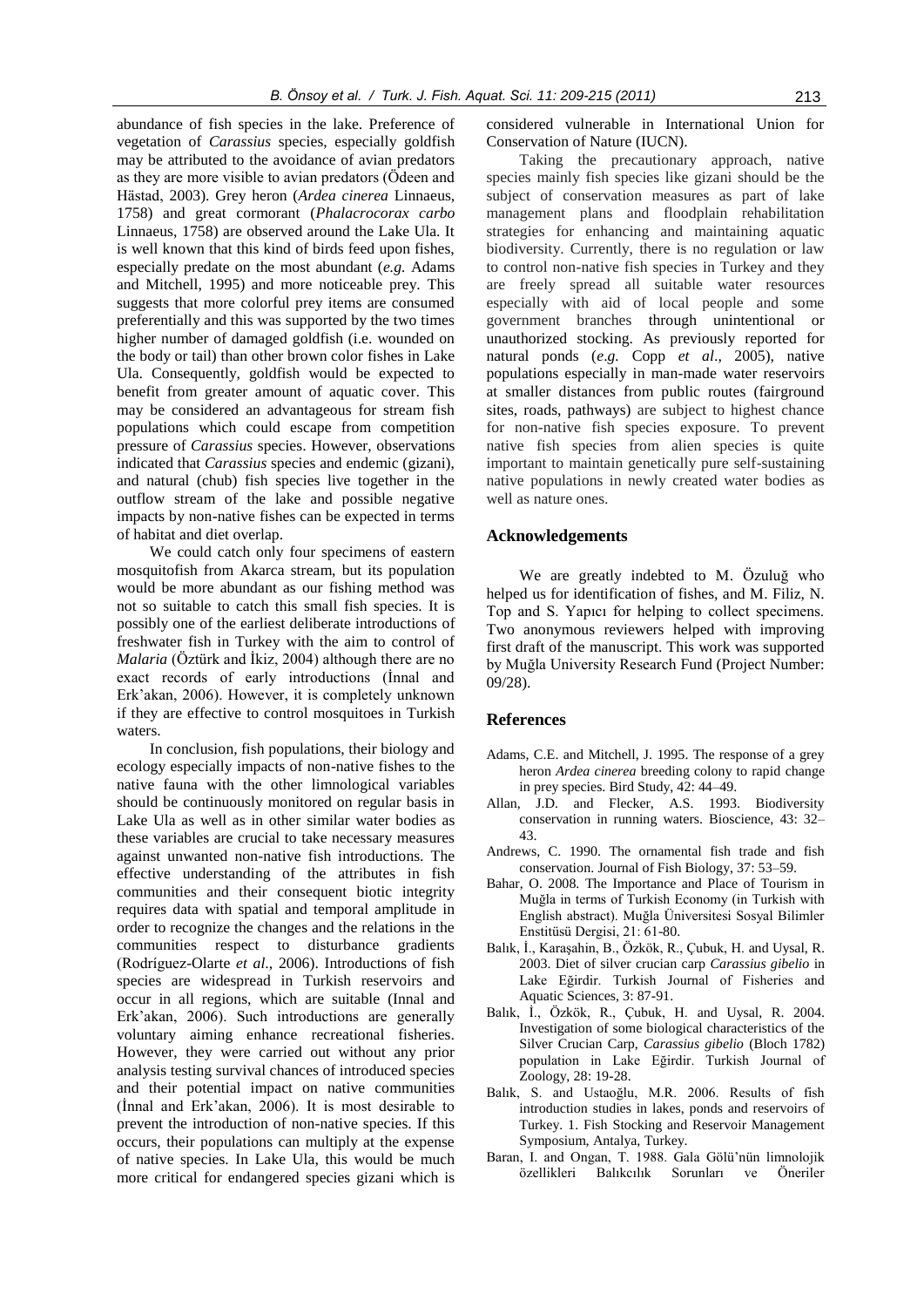(Limnological features of Lake Gala, Fisheries Problems and Suggestions). Gala Gölü ve Sorunları Sempozyumu, Doğal Hayatı Koruma Derneği Bilimsel Yayınlar Serisi, Istanbul: 46-54.

- Banarescu, P. 1964 Fauna Republicii Populare Romîne. Pisces - Osteichthyes (pesti ganoizi si osisi). Editura Academiei Republicii Populare Romîne, Bucuresti. 962 pp.
- Berg, L.S. 1949a. Freshwater Fishes of the U.S.S.R. and Adjacent Countries. Israel Program for Scientific Translations 1964 (Translated from Russian), 2, Jerusalem, 338 pp.
- Berg, L.S. 1949b. Freshwater Fishes of the U.S.S.R. and Adjacent Countries. Israel Program for Scientific Translations 1964 (Translated from Russian), 3, Jerusalem.
- Copp, G.H., Wesley, K.J. and Vilizzi, L. 2005. Pathways of ornamental and aquarium fish introductions into urban ponds of Epping Forest (London, England): the human vector. Journal of Applied Ichthyology, 21: 263–274
- Çelikkale, M.S., Verep, B. and Düzgüneş, E. 2003. The general properties of inland waters, inland fish and inland fisheries of Turkey. In: K. Oray, M.S. Çelikkale, G. Özdemir (Eds.), International Symposium of Fisheries and Zoology, İstanbul: 313- 320,
- Darwin, C. 1859. On the origin of species by means of natural selection. John Murray, London.
- Gaygusuz, Ö., Tarkan, A.S. and Gaygusuz, Ö.G. 2007. Changes in the fish community of the Ömerli Reservoir (Turkey) following to introduction of nonnative gibel carp *Carassius gibelio* (Bloch, 1782) and other human impacts. Aquatic Invasions, 2: 117-120.
- Greenberg, A. E., Trussel, R.R., Clesceri, L.S., Franson, M.A.H. (APHA, AWWA and WPCF). 1985. Standard methods for the examination of water and wastewater, 16th Edition, Washington.
- Gillet, C., Billard, R. and Breton, B. 1977. Influence de la temperature sur la reproduction du poisson rouge (*Carassius auratus* L.). Cah. Lab. Montereau, 5: 25– 42.
- Hänfling, B., Bolton, P., Harley, M. and Carhalho, G.R. 2005. A molecular approach to detect hybridisation between crucian carp (*Carassius carassius*) and non indigenous carp species (*Carassius* spp. and *Cyprinus carpio*). Freshwater Biology, 50: 403-417.
- İlhan, A., Balik, S., Sari, H.M. and Ustaoğlu, M.R. 2005. *Carassius* (Cyprinidae, Pisces) species in inland waters Western and Middle Anatolia, Southern Marmara, Thrace and Western Black Sea Regions and their distributions. Journal of Fisheries and Aquatic Sciences, 22: 343-346.
- İnnal, D. and Erk'akan, F. 2006. Effect of exotic and translocated fish species in the inland waters of Turkey. Rev. Fish Biol. Fisheries, 16: 39-50. doi:10.1007/s11160-006-9005-y
- Kalous, L., Memiş, D. and Bohlen, J. 2004. Finding of triploid *Carassius gibelio* (Bloch, 1782) triploid *Carassius gibelio* (Bloch, 1782) (Cypriniformes, Cyprinidae) in Turkey. Cybium, 28: 77-79.
- Kew, H.W. 1893. The dispersal of shells. Kegan Paul, London [cited from TALLING, 1951].
- Küçükçe, A. 1999. Ula Göleti'nin (Muğla) Fiziko-Kimyasal ve Biyolojik (Balık Faunası) Yönden İncelenmesi. (Investigation of physico-chemical and biological aspects (fish fauna) of Lake Ula). Dissertation Thesis.

Mugla University, Science and Art Faculty, Department of Biology, 42 pp. (in Turkish).

- Kottelat, M. and Freyhof, J. 2007. Handbook of European freshwater fishes. Berlin: Publications, Kottelat, 646 pp.
- Marchetti, M.P., Light, T., Moyle, P.B. and Viers, J.H. 2004. Fish invasions in California watersheds: testing hypotheses using landscape patterns. Ecological Applications, 14: 1507–1525.
- Meador, M.R., Brown, L.R. and Short, T. 2003. Relations between introduced fish and environmental conditions at large geographic scales. Ecological Indicators, 3: 81–92.
- Mills, C.A. and Eloranta, A. 1985. Reproductive strategies in the stone loach *Noemacheilus barbatulus*. Oikos, 44: 341–349.
- Morgan, D. and Beatty, S. 2004. Fish fauna of the Vasse River and the colonisation by feral goldfish (*Carassius auratus*). Report to Fishcare WA and Geocatch. Murdoch: Centre for Fish and Fisheries, Murdoch University.
- Moyle, P.B. and Light, T. 1996. Fish invasions in California: do abiotic factors determine success? Ecology, 77: 1666–1670.
- North, R. 2000. Factors affecting the performance of stillwater coarse fisheries in England and Wales. I.G. Cowx (Ed.). In: Management and ecology of lake and reservoir fisheries, Fishing News Books, Blackwell Science Ltd, London, 284–298.
- Navodaru, I., Buijse, A.D. and Staras, M. 2002. Effects of hydrology and water quality on the fish community in Danube delta lakes. International Reviews in Hydrobiology, 87: 329-348.
- Ödeen, A. and Hästad, O. 2003. Complex distribution of avian color vision systems revealed by sequencing the SWS1 opsion from total DNA. Mol. Biol. Evol., 20: 855–861.
- Önsoy, B., Tarkan, A.S., Filiz, H. and Bilge, G. (in press). On the choice of the best suitable length measurement of fish. North-Western Journal of Zoology.
- Özuluğ, M., Meriç, N. and Freyhof, J. 2004. The distribution of *Carassius gibelio* (Bloch, 1782) (Teleostei: Cyprinidae) in Thrace (Turkey). Zoology in the Middle East, 31: 63-66.
- Özuluğ, M., Acipinar, H., Gaygusuz, Ö., Gürsoy, Ç. and Tarkan, A.S. 2005. Effects of human factor on the fish fauna in a drinking-water resource (Ömerli Dam Lake-Istanbul, Turkey). Research Journal of Agriculture and Biological Sciences, 1: 50-55.
- Özuluğ, M., Tarkan, A.S., Gaygusuz, Ö. and Gürsoy, Ç. 2007. Two new records for the fish fauna of lake Sapanca basin (Sakarya, Turkey). Journal of Fisheries Sciences, 1: 152-159.
- Öztürk, S. and İkiz, R. 2004. Some biological properties of mosquitofish populations (*Gambusia affinis*) living in inland waters of the western Mediterranean Region of Turkey. Turkish Journal of Veterinary and Animal Sciences.com, 28: 355-361. doi: 10.3153/jfscom. 2007018
- Peňáz, M., Rab, P. and Prokeš, M. 1979. Cytological analysis, gynogenesis and early development of *Carassius auratus gibelio*. Acta Sci. Nat. Brno, 13: 1- 33.
- Peňáz, M. and Dulmaa, A. 1987. Morphology, population structure, reproduction and growth in Mongolian populations of *Carassius auratus gibelio* (Pisces: Cyprinidae). Folia Zoologica, 36: 161-173.